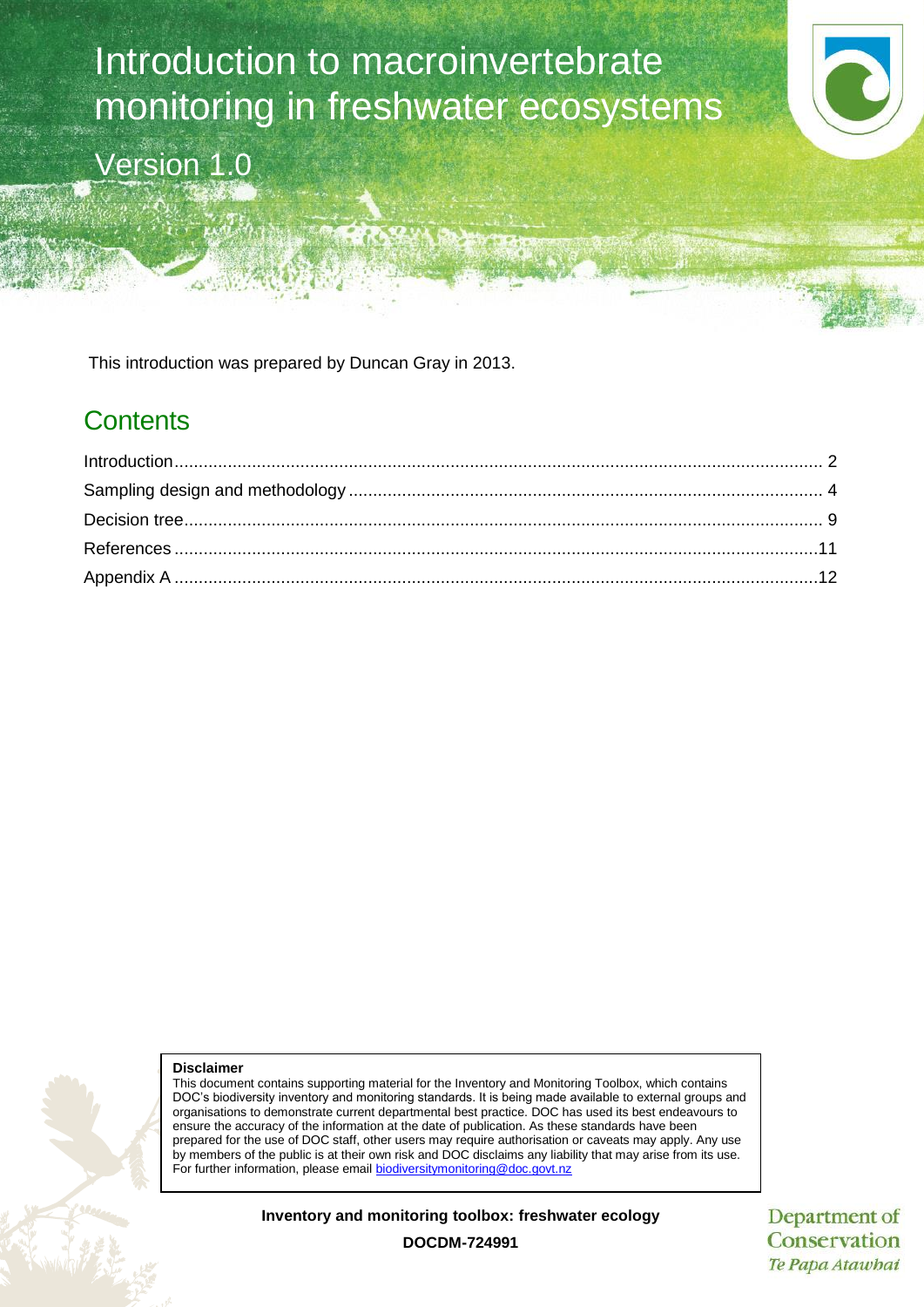# <span id="page-1-0"></span>Introduction

#### Sampling macroinvertebrates in wadeable streams

#### Why monitor?

The realisation of the vulnerability of stream systems to greater demands upon their resources and need for effective techniques to monitor the quality of running water have increased rapidly over recent years. Monitoring may be performed to gauge long-term trends in general water quality or assess the effects of specific localised impacts or restoration attempts. Historically, water quality has been assessed using chemical analyses of the water, but this approach has been criticised because results only describe conditions in a stream at the moment of sampling. However, biological monitoring is now widely recognised as providing a time-integrated appraisal of water quality (Boothroyd & Stark 2000). Although any biological community within a stream may be used to assess water quality, the most commonly used group are the macroinvertebrates.

#### Macroinvertebrate monitoring

Macroinvertebrates are operationally defined as those invertebrate animals which will not pass through a 0.5 mm sieve (Winterbourn 2000). The New Zealand macroinvertebrate fauna is characterised by a high proportion of endemic taxa (those only found in New Zealand). The most well-known and diverse of the stream taxa are the insects which include the mayflies (Ephemeroptera), stoneflies (Plecoptera), and caddisflies (Trichoptera), collectively known as the EPT taxa, but also the Dipterans or true flies. Taxa which pass through a 0.5 mm sieve, but are retained by a 0.04 mm sieve, are collectively known as meiofauna. Whilst being an important part of stream communities, meiofauna require sampling techniques and processing methodologies beyond the scope of these protocols. A comprehensive description of the New Zealand stream fauna and publications describing each group can be found in Winterbourn (2000).

Advantages of using macroinvertebrates for stream monitoring:

- Macroinvertebrate assemblages are good indicators of localised conditions. Because many benthic macroinvertebrates have limited migration patterns or a sessile mode of life, they are particularly well-suited for assessing site-specific environmental conditions (upstream– downstream studies).
- Macroinvertebrates integrate the effects of short-term environmental variations. Most species have a complex life cycle of approximately 1 year or more. Sensitive life stages will respond quickly to changing environmental stressors (both degrading and rehabilitating); the overall community will respond more slowly.
- Degraded conditions can often be detected by an experienced biologist with only a cursory examination of the benthic macroinvertebrate assemblage. Macroinvertebrates are relatively easy to identify to family; many 'intolerant' taxa can be identified to lower taxonomic levels with ease.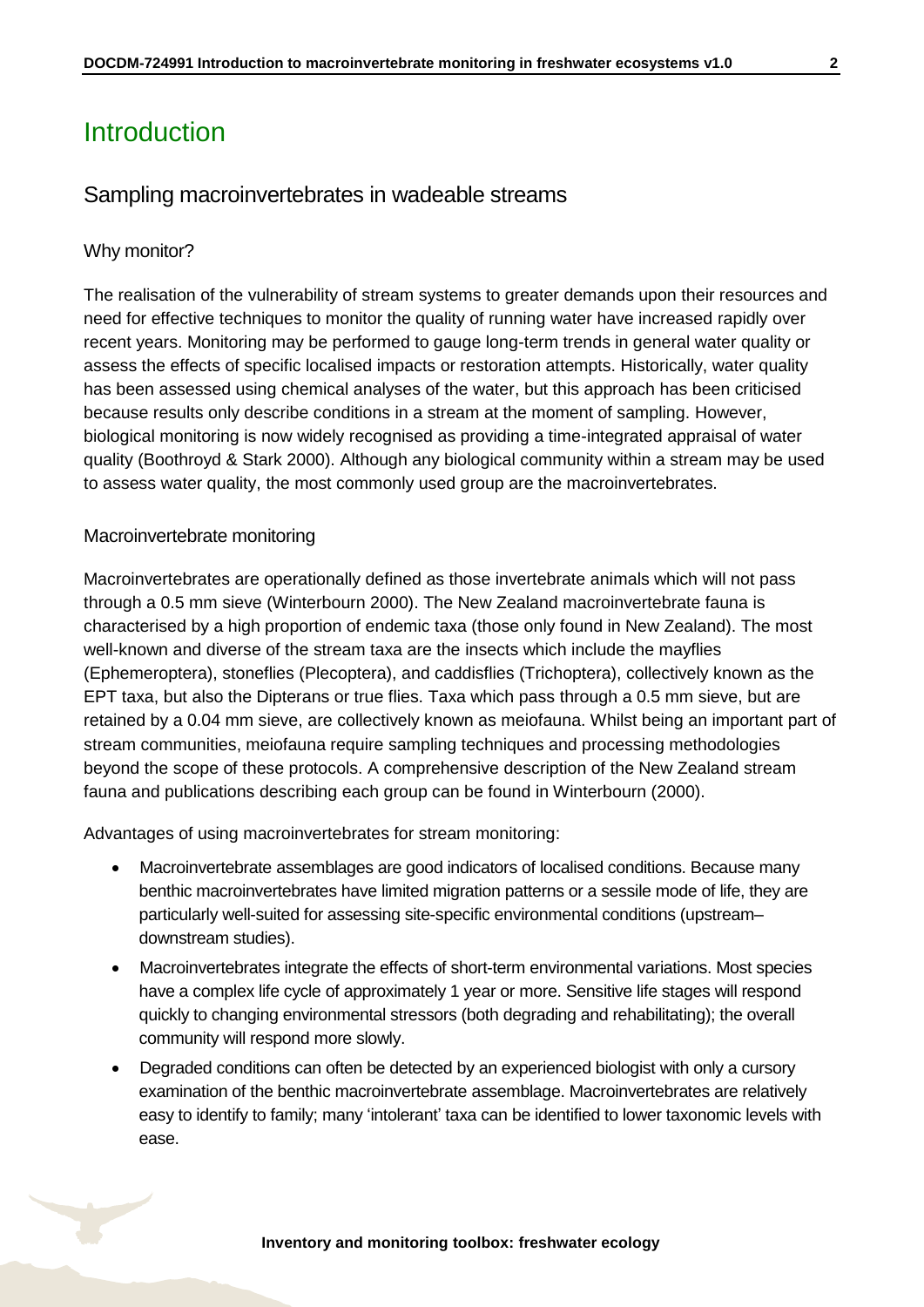- Benthic macroinvertebrate assemblages are made up of species that constitute a broad range of trophic levels and pollution tolerances, thus providing strong information for interpreting cumulative effects.
- Sampling is relatively easy, requires few people and inexpensive gear, and has minimal detrimental effect on the resident biota.
- Benthic macroinvertebrates serve as a primary food source for higher trophic levels such as fish and river birds, including many which are at risk of extinction (wrybill, black-fronted terns, nondiadromous galaxiids).
- Benthic macroinvertebrates are abundant in most streams. Many small streams (1st and 2nd order), which naturally support a diverse macroinvertebrate fauna, only support a limited fish fauna.

The history of biological monitoring using macroinvertebrates in New Zealand began in the 1950s. The practice is now enshrined within State of the Environment (SOE) monitoring, Assessment of Environmental Affects (AEE) and compliance monitoring. Commensurately, there are also numerous statistical methods and mathematical measures of community response developed for analysing macroinvertebrate data (Boothroyd & Stark 2000).

#### Stream zones

The majority of sampling for macroinvertebrates will be done in the benthic zone of wadeable streams. The benthic zone of a stream constitutes the immediate stream bed and top, approximately 10 cm of substrate. It is in this zone, particularly in streams without substantial aquatic weed growths or woody debris, that the majority of stream macroinvertebrates live. There are other zones in streams and rivers such as the pelagic, or open water zone, and hyporheic, or saturated interstice zone which require specialised sampling techniques beyond the scope of these protocols. It is also unusual to sample the benthos of large rivers, although methods are available. Techniques range from sampling accessible river margins to the sampling of deep water using boat-based grab samplers or artificial substrates.

#### Stream types

Wadeable streams may be separated into those with a hard or soft bottom (Stark et al. 2001). Hardbottomed streams are defined as those whose substrate is dominated by particles of gravel size or over (i.e. < 50% sand/silt). Riffle habitats are usually common in these streams reflecting a steeper stream gradient. Soft-bottomed streams tend to have a lower gradient and may be dominated by run and pool habitats with either macrophyte growths in unshaded reaches or woody debris in forested sections providing macroinvertebrate habitat. Soft-bottomed streams require a different set of protocols which reflect the very different physical characteristics and biotic communities within them.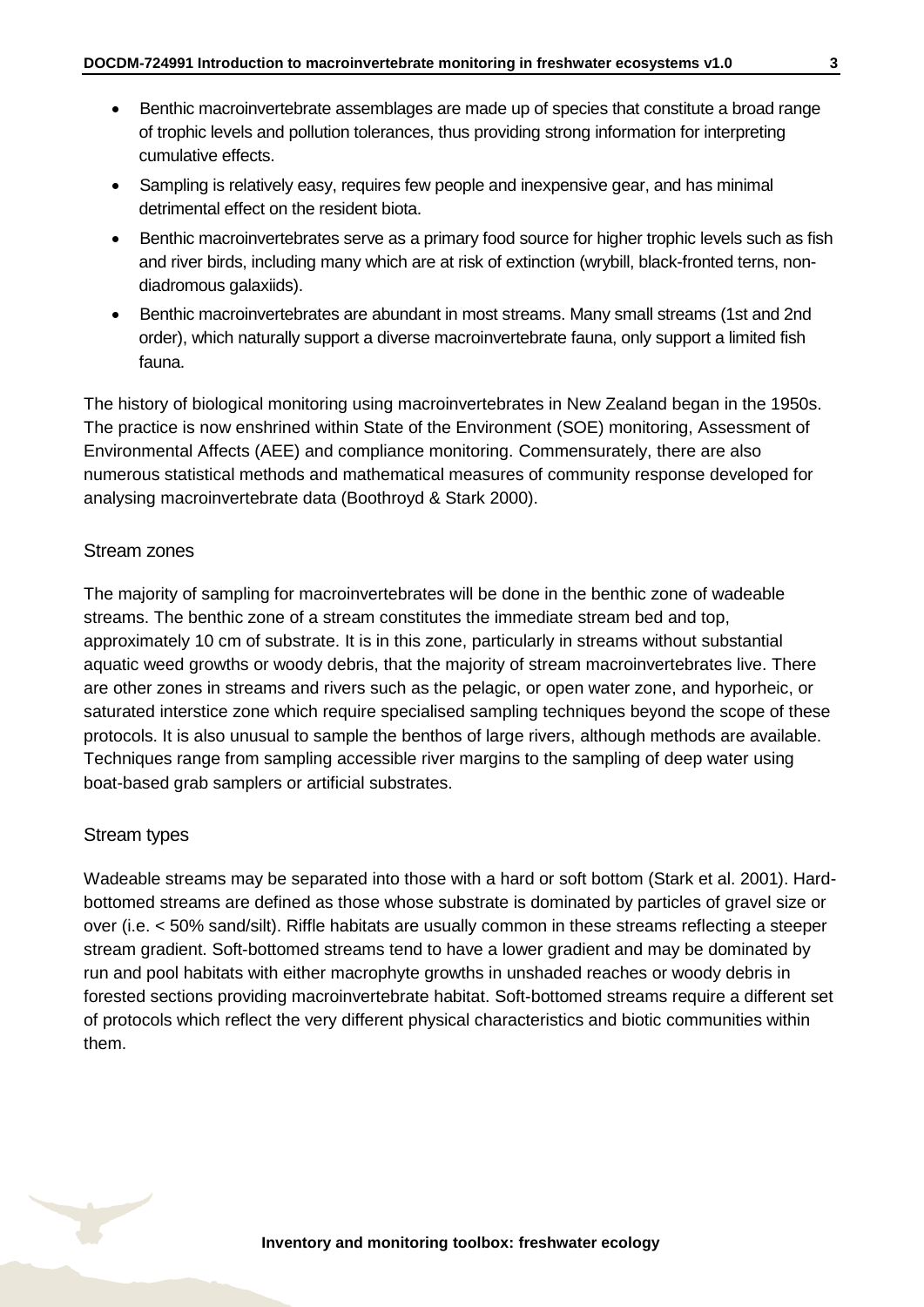#### Stream characterisation

Stream ecologists tend to characterise streams and rivers by the relative amount of run, riffle or pool that occur at the sampling sites. This is an important consideration when comparing biotic communities between two or more sites. In hard-bottomed streams riffle habitats are often common, easily recognisable and biologically productive habitats that can be sampled safely even in larger rivers. However, in soft-bottomed streams riffle habitats may be rare or absent. A riffle is defined as an area of fast 'whitewater', usually associated with a constriction in the channel and where stony or wood substrate may occur above the surface. Conversely, a pool is an area of slow flowing or standing water, not including the 'whitewater', usually at the base of a riffle. This is the deepest habitat in a river. Intermediate between pools and riffles are runs. These areas are characterised by laminar flow with a mostly unbroken surface.

## <span id="page-3-0"></span>Sampling design and methodology

#### Holistic planning

Before setting out to sample any stream communities it is important to have a good idea of the question you wish to answer and the specific information you need to answer it. This may seem like an obvious statement, but if sampling techniques and designs are not appropriate your results and conclusions will not be valid and a lot of time and money is wasted. Consideration should also be given during the design stage to methods of analysis. There are specific criteria for the numbers of replicate samples within a particular analysis/design which render the results meaningful or otherwise. Statistically the greater the number of replicate samples taken the better; however, logistical and resource constraints often dictate a lesser number of samples. It is a good idea to consult an experienced biometrician or freshwater ecologist with regards to your study design prior to the start of any field work.

#### What do you want to know?

Sampling of macroinvertebrates can be performed to provide a gradient of different information about stream communities. At one end of this scale is an assessment of biodiversity, or inventory, which seeks to identify all the taxa present at a location. At the opposite end of this spectrum is an assessment of community composition which focuses on the number of individuals of each species/group. However, the specific purposes of any sampling often fall somewhere between inventory and community composition and the methods and design used are often a meld of those available.

The specific objectives of the study design must be clearly stated and understood from the outset. Subsequently, the design of the sampling strategy must consider the number and location of sampling sites, sampling frequency, sampling methods, sample replication, sample processing and the need for either qualitative, semi-quantitative or fully quantitative abundance data.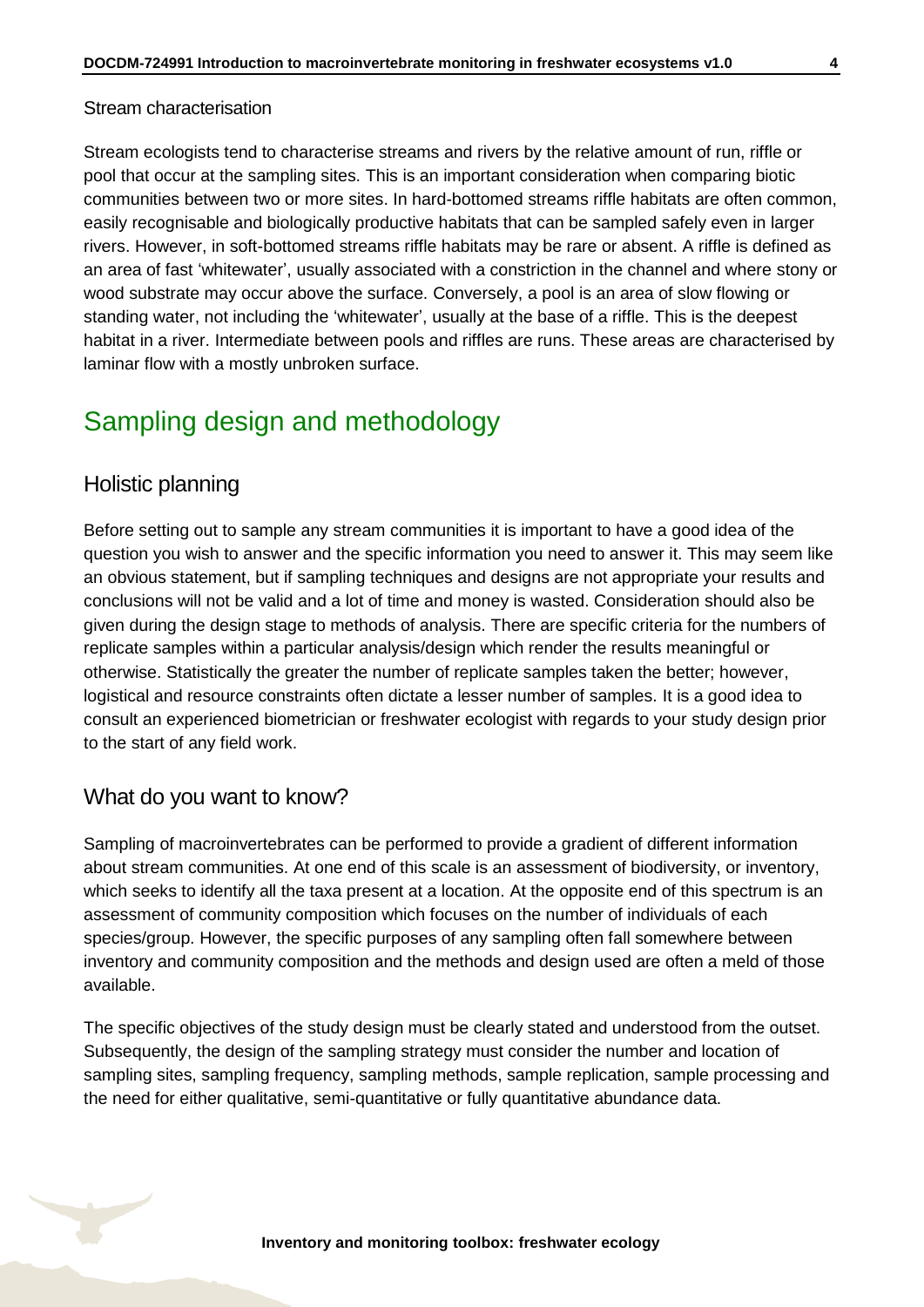### Sampling location

Sample site location is strongly dictated by the opposing forces of data requirements and available budget. To assess the ecological integrity of or any change in a stream ecosystem, basic requirements are for an impacted/monitoring site and at the very least a single reference or control site with which to compare. Sample replication should occur within the site when quantitative data is required, so in either an upstream versus downstream (or control versus impact) design, or separate treatment and control streams, with at least one (preferably more) sites per treatment category selected, multiple samples are taken from each. This permits an estimation of the variance between samples within a site. In the upstream–downstream example, a second (or third) upstream site may be added to estimate variation between the control sites, whilst further downstream sites may be added to measure the extent of the impact. In order to assess differences in water quality it is essential that all sites are as physically similar as possible, i.e. substrate types, riparian vegetation, flow and stream dimensions, so that confounding effects on macroinvertebrate communities are minimised or eliminated. A final reference site is often selected on an adjacent, or nearby un-impacted stream, and used to assess the condition of the entire study stream relative to regional stream conditions and communities.

Sampling frequency may also be a consideration depending upon the study objectives. New Zealand stream faunas show less seasonal variation than comparable systems in the northern hemisphere (Winterbourn et al. 1981; Towns 1985) and the temporal absence of taxa is more likely to be a result of environmental disturbance than life-history patterns. Towns (1985) suggests that one summer and one winter sampling is adequate to assess species richness.

#### When to sample

One of the primary determinants of invertebrate richness and biomass is antecedent flow. Floods, in particular those which mobilise bed material, cause large mortality and displacement of invertebrates and several weeks of stable flows may be required for communities to regain characteristics observed prior to the flood. In a survey of 11 regional councils, the National Institute of Water and Atmospheric Research (NIWA), and a private consultancy, a range of antecedent flow sampling thresholds were described (Stark et al. 2001).

Rivers all vary in their hydrological regime and a basic knowledge of the 'flashiness' of a particular system provides a lot of information about a pragmatic 'stand-down' period following a flood event. In flashy rivers such as the Waiau in Canterbury or Pātea River in Taranaki (flow events three times greater than the median flow (FRE3) 15.6 and 31.3 respectively), floods are commonplace and communities are adapted to that flow regime There would be little point in waiting 4 weeks since the last fresh as the next fresh is likely to come along before the stand-down period has elapsed. Option 3 (above) would be most appropriate in this situation. Conversely, in a very stable river, such as the lake-fed Clutha River (FRE3 0.6), flood disturbance is less common and any unusual flows will have a significant effect. Consequently, option 4 might be more appropriate as it focuses on the most influential events. Many regions may also have specific recommendations on a stand-down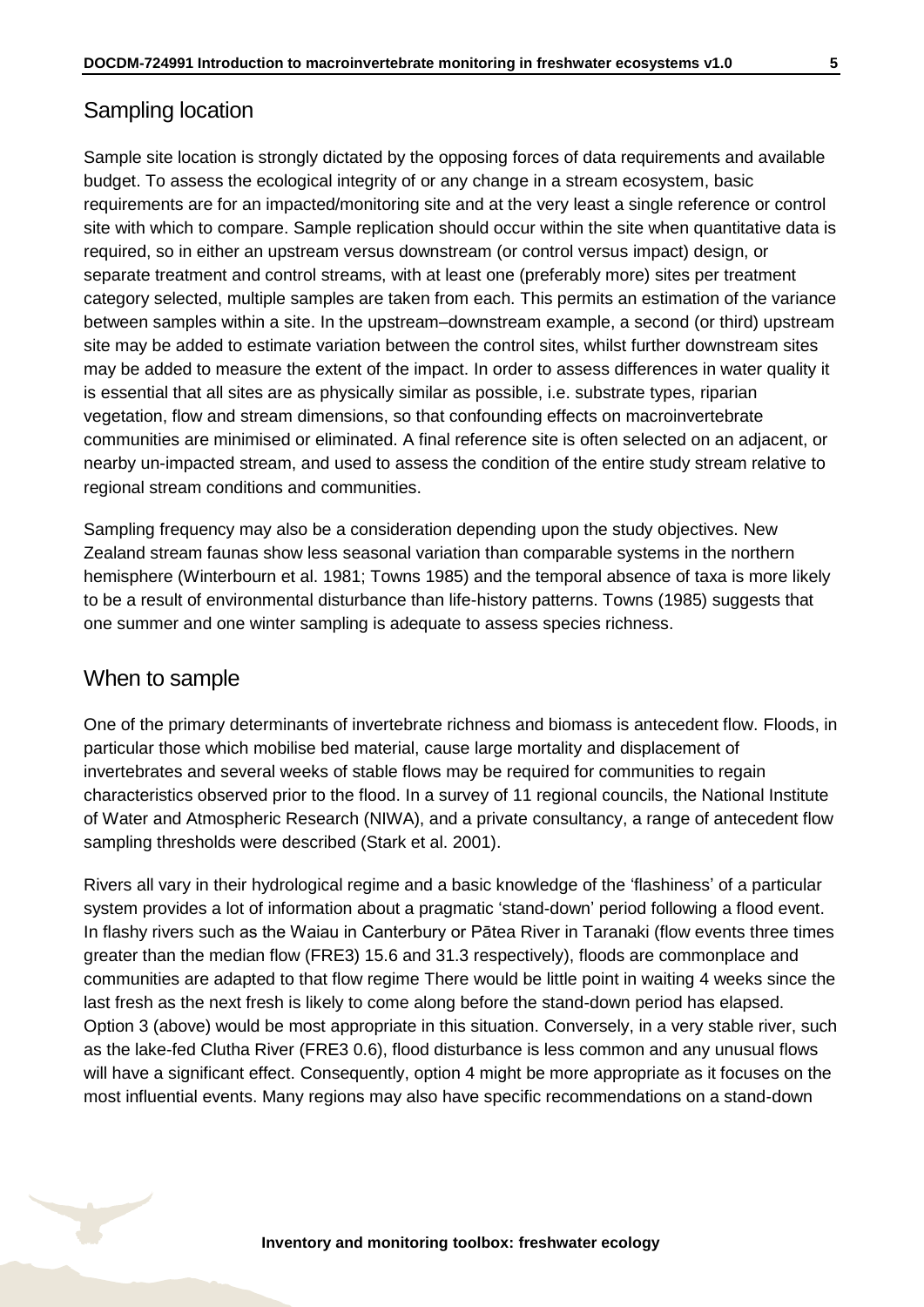period written into regional plans or consent conditions. At the very least it is essential to note the preceding flow conditions if possible and state any stand-down period observed.

### Sampling method

There exists a great variety of methods for sampling freshwater invertebrates (Winterbourne 1985), but the most commonly used are the kick-net and Surber sampler (or some variant thereof). The Surber sampler provides a quantitative estimate of the number of individuals of each taxa within a known area of stream bed, but less information about the total number of taxa present in the wider stream. The kick-net provides a qualitative list of the taxa present, but limited information about the relative abundance of those taxa. However, Surber samples may be used to estimate the richness of taxa by deploying an appropriate number of replicates and kick-netting may be standardised to provide semi-quantitative community composition data.

### Sample replication

Sample size and sample replication are dictated by the desired sensitivity and outcomes of a monitoring program. Reliable estimates of macroinvertebrate community parameters can usually be achieved by sampling less than 1  $m^2$  of stream bed. The degree of replication may also vary depending on context; however, common practice requires that kick-nets (0.5 mm mesh) over 0.5  $m^2$  of stream bed or between 3 and 6 Surbers (area 0.1  $m^2$ , 0.5 mm mesh) are collected (Boothroyd & Stark 2000).

### Sample processing

Sample processing for macroinvertebrates is also dependent on the objectives of the study and available resources. Three methods are in common usage in New Zealand:

- Coded abundance
- Fixed count (with scan for rare taxa)
- Full counts (with the option of sub-sampling abundant taxa)

These methods each permit the assembly of a species list and the calculation of many biotic indices available to characterise macroinvertebrate communities. An evaluation of benthic macroinvertebrate community metrics for use in assessing effects of known human stressor gradients is provided by Schallenberg et al. (2011). The primary difference between the sample processing methods is the way in which the abundance of taxa is recorded and increasing effort and cost involved. Coded abundance produces a rapid approximation of actual abundance by assigning taxa to one of five abundance codes (rare, common, abundant, very abundant, very very abundant). The method is commonly used with samples collected by kick-net and results are consequently dependent on sampling effort as abundance increases with area sampled. Fixed count methods involve the identification and counting of a pre-defined number of animals in a sample (100–500) and is used to process both standardised kick-net and Surber samples. A scan for rare taxa completes the species list. Full count methods provide the most accurate estimates of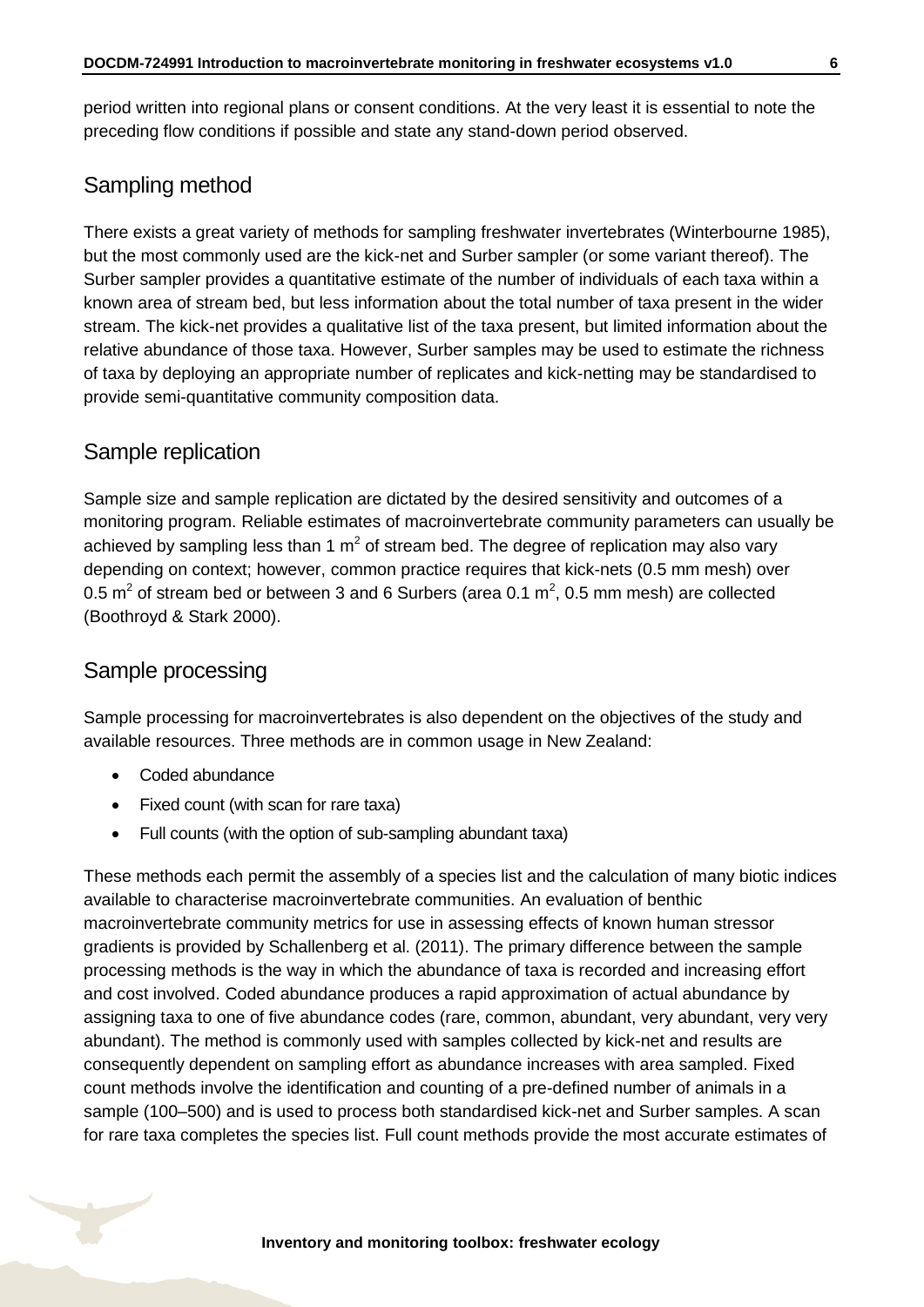the abundance of individuals in a stream. This method is only used in conjunction with quantitative Surber sampling and generally requires replicate Surbers. All individuals in the sample are enumerated and the results describe the density of individuals/taxa per unit area. Options for the most appropriate counting methodology to use with your chosen sampling regime are given in the ['Decision tree'](#page-8-0). Interpretation of the data will vary according to the data itself, your objectives and the metrics/indices you choose to calculate. Use Table 1 in conjunction with the ['Decision tree'](#page-8-0) to decide which types of data processing and analytical techniques best match your objectives.

Table 1. Guide to the most appropriate types of data and analytical approaches to address the objectives outlined in these protocols. Use this table in conjunction with the ['Decision tree'.](#page-8-0) As data becomes more intensive and objectives more specific (down the table) new indices and methods are added. The indices on the previous level of the table may still be calculated, but do not fully utilise your data.

| Objectives/type of monitoring                                   | <b>Data</b>      | metrics/indices/analyses |
|-----------------------------------------------------------------|------------------|--------------------------|
| Inventory                                                       | presence/absence | taxa richness            |
|                                                                 | coded abundance  | <b>MCI</b>               |
|                                                                 |                  | % EPT taxa               |
|                                                                 |                  | multivariate stats       |
| Ecosystem condition                                             | coded abundance  | <b>SQMCI</b>             |
|                                                                 | fixed count      | % EPT abundance          |
|                                                                 |                  | community composition    |
| Threatened species or<br>restoration monitoring and<br>research | full count       | density                  |
|                                                                 |                  | QMCI                     |

### Quality control

A final consideration when providing samples for laboratory processing is the level of quality control which is required. The current macroinvertebrate sampling protocols (Stark et al. 2001) recommend a hierarchy of quality control depending on the sample and processing methods. For coded abundance processing, 10% of sorted samples should be re-examined by another sorter. On average the number of taxa identified as different between the two sorters should be < 10%. Missed taxa must not be in the 'Abundant', 'Very abundant' or 'Very very abundant' categories and on average the total number of taxa re-allocated to an abundance category differing by greater than one abundance category must not be > 10% of the total number of taxa allocated an abundance code during the first sort. Quality control for fixed count processing also requires 10% of samples to be re-sorted. This protocol requires examination of the sample residue (Were all rare taxa removed?) and the sorted residue (Were any animals missed during the collection of the 200+ subsample?). Differences between the first and second sort must not differ by more than 10%. Finally, full count processing of Surber samples requires 10% of samples to be re-sorted and that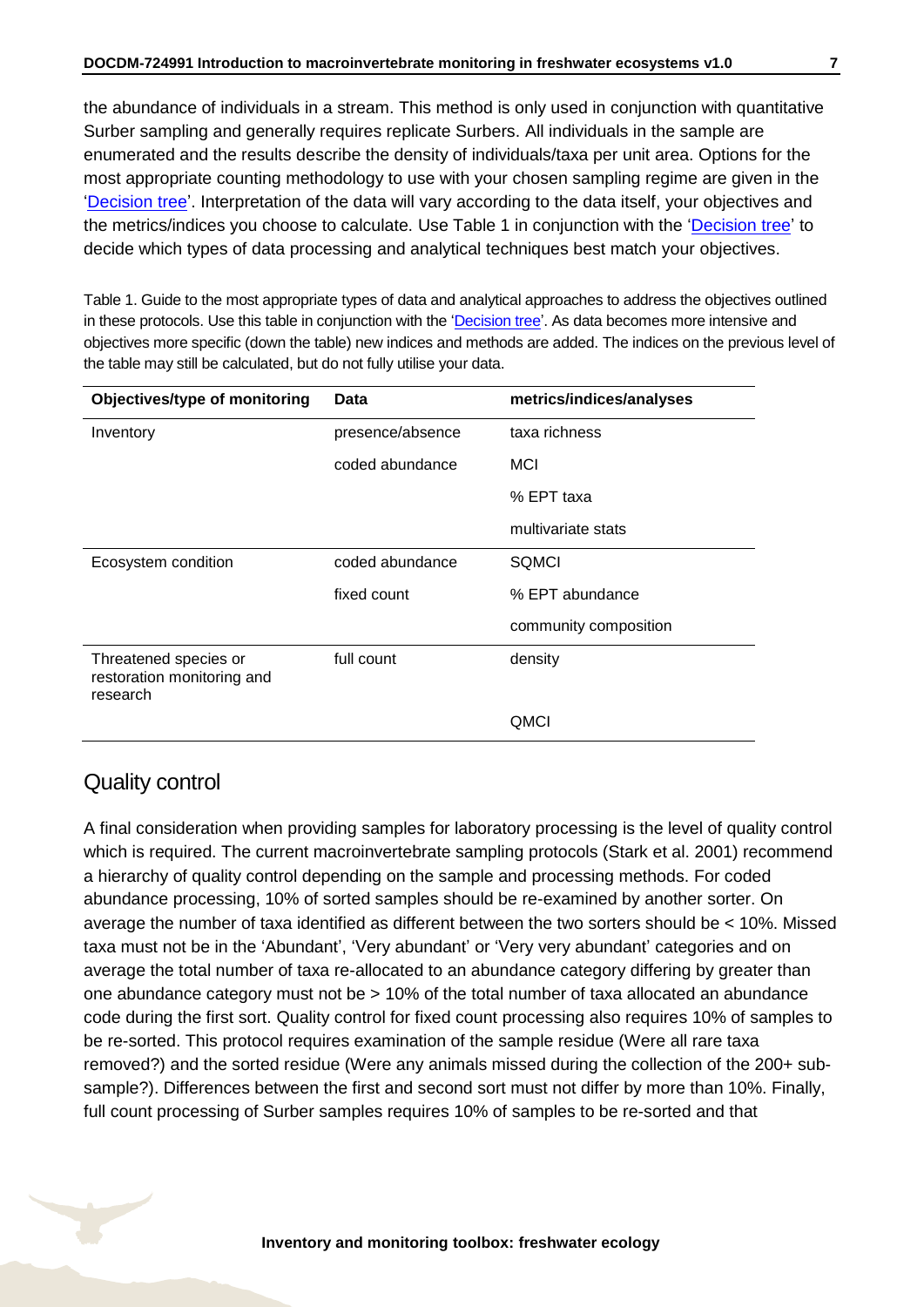taxonomic and sorting accuracy between the first and second sort do not differ by more than 10%. Options for the appropriate intensity of quality control are given in the decision tree.

### Habitat assessment

 $\overline{1}$ 

Habitat assessment alongside biota collection is an integral part of any final assessment. The alteration of the physical structure of the habitat is one of the major factors from human activities that degrade aquatic resources and habitat; instream and surrounding topographical features are a major determinant of aquatic communities. Both the quality and quantity of available habitat affect the structure and composition of macroinvertebrate communities. Effects of such features on biological assessment results can be minimised by sampling similar habitats at all sites being compared. However, when all sites are not physically comparable, habitat characterisation is particularly important for proper interpretation of survey results. Harding et al. (2009) provide a comprehensive guide and protocols for habitat assessment in wadeable New Zealand streams and rivers.<sup>1</sup> A minimum requirement habitat assessment field sheet is provided with these protocols (see ['Stream habitat assessment field sheet'](http://www.doc.govt.nz/Documents/science-and-technical/inventory-monitoring/im-toolbox-freshwater-ecology/im-toolbox-freshwater-ecology-stream-habitat-assessment-field-sheet.pdf)—docdm-761873).

For a more thorough assessment of habitat, the protocols described in Harding et al. (2009) should be applied. The choice of protocol to use in conjunction with your chosen sampling regime is provided in the ['Decision tree'](#page-8-0) and Table 2. The physical characteristics of a stream are determined by the interaction between a range of factors operating at a multitude of scales. Topography, climate, geology and land use are factors operating at a larger scale to influence the mosaic of habitat types found at lesser scales. Accordingly, factors that define the physical habitat of a stream can be described hierarchically beginning at the catchment scale through bank and floodplain characteristics, riparian zones and finally in-stream conditions. The scale and precision of habitat data collected will be defined by the objectives of the study.

Table 2. Stream monitoring objectives and appropriate habitat assessment protocols. Reproduced from Harding et al. (2009).

| <b>Application</b>                                  | <b>Protocol</b> |
|-----------------------------------------------------|-----------------|
| Site selection/scouting                             | Desktop + H1    |
| State of the Environment (SOE) reporting            | Desktop + H1    |
| Assessment of Environmental Effects (AEE)           | Desktop + H2    |
| Consent and compliance monitoring                   | Desktop + H2    |
| Assessment of restoration efforts                   | Desktop + H2/H3 |
| Fish, macroinvertebrate, algae predictive modelling | Desktop + H3    |
| Ecological research                                 | Desktop + H2/H3 |

<sup>1</sup> [http://www.cawthron.org.nz/coastal-freshwater-resources/downloads/stream-habitat-assessment](http://www.cawthron.org.nz/coastal-freshwater-resources/downloads/stream-habitat-assessment-protocols.pdf)[protocols.pdf](http://www.cawthron.org.nz/coastal-freshwater-resources/downloads/stream-habitat-assessment-protocols.pdf)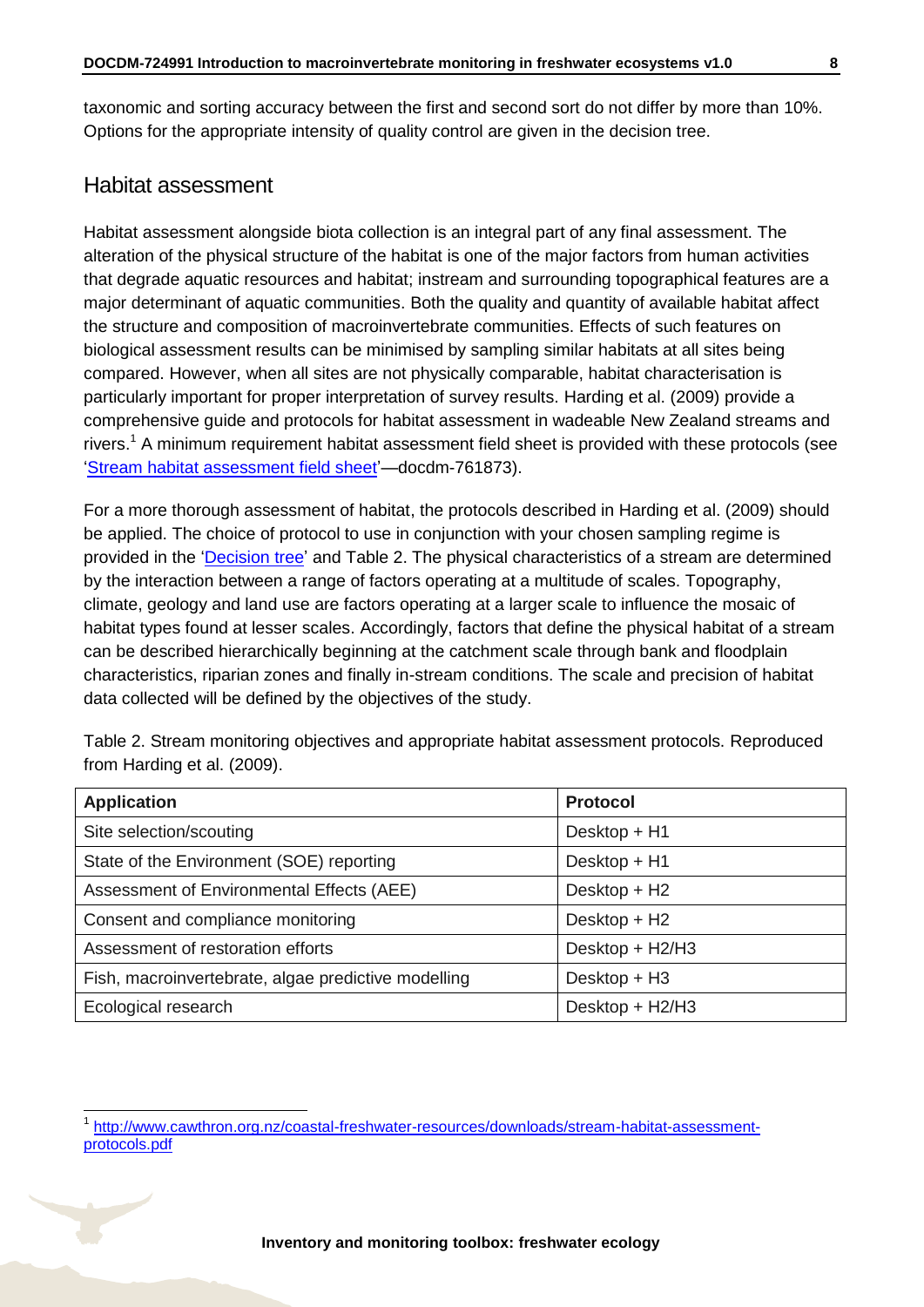## <span id="page-8-0"></span>Decision tree

This introduction should enable you to navigate the decision tree and decide upon the appropriate sampling and processing regime for your objectives. It is a good idea to write an investigation plan which outlines the objectives of your study and the protocols you have chosen to address those objectives. If there is any doubt consult a TSO or freshwater ecologist to confirm your choices. Essentially, you must choose between methods for hard- and soft-bottomed streams and techniques that are quantitative or semi-quantitative.

The methods for macroinvertebrate monitoring in freshwater ecosystems are:

- Freshwater ecology: quantitative macroinvertebrate sampling in hard-bottomed streams (docdm-724830)
- Freshwater ecology: semi-quantitative macroinvertebrate sampling in hard-bottomed streams (docdm-722563)
- Freshwater ecology: quantitative macroinvertebrate sampling in soft-bottomed streams (docdm-724884)
- Freshwater ecology: semi-quantitative macroinvertebrate sampling in soft-bottomed streams (docdm-724926)

A final point to remember is that the majority of time and cost is expended in the laboratory. If in doubt it is better to collect more information in the field and not process it, than to have an initial data set that is inadequate to address your objectives.

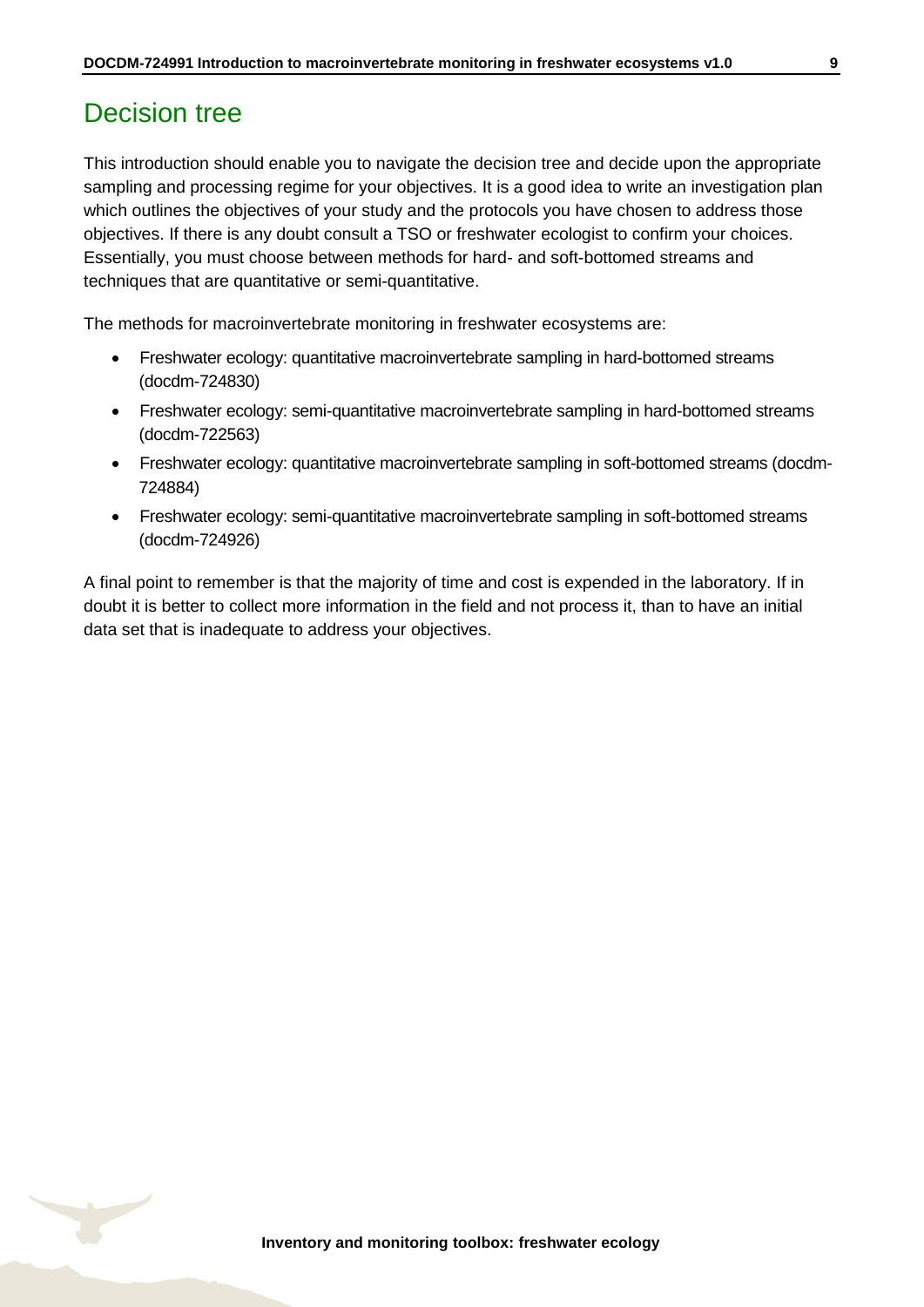

\*1 These habitat assessment protocols are recommended by Harding et al. (2009); however, a bare minimum qualitative habitat assessment should always be carried out at all sites (see ['Stream habitat assessment field sheet'—](http://www.doc.govt.nz/Documents/science-and-technical/inventory-monitoring/im-toolbox-freshwater-ecology/im-toolbox-freshwater-ecology-stream-habitat-assessment-field-sheet.pdf)docdm-761873). Note: p1, p2...in Harding et al. (2009) are analogous to h1, h2 used here.

\*2 Hard-bottomed streams are defined as those whose substrate is dominated by particles of gravel size or over (i.e. < 50% sand/silt).

\*3 These quality control protocols are recommended by Stark et al. (2001) but should be discussed with your sample processing provider. They may have their own systems in place.

#### **Inventory and monitoring toolbox: freshwater ecology**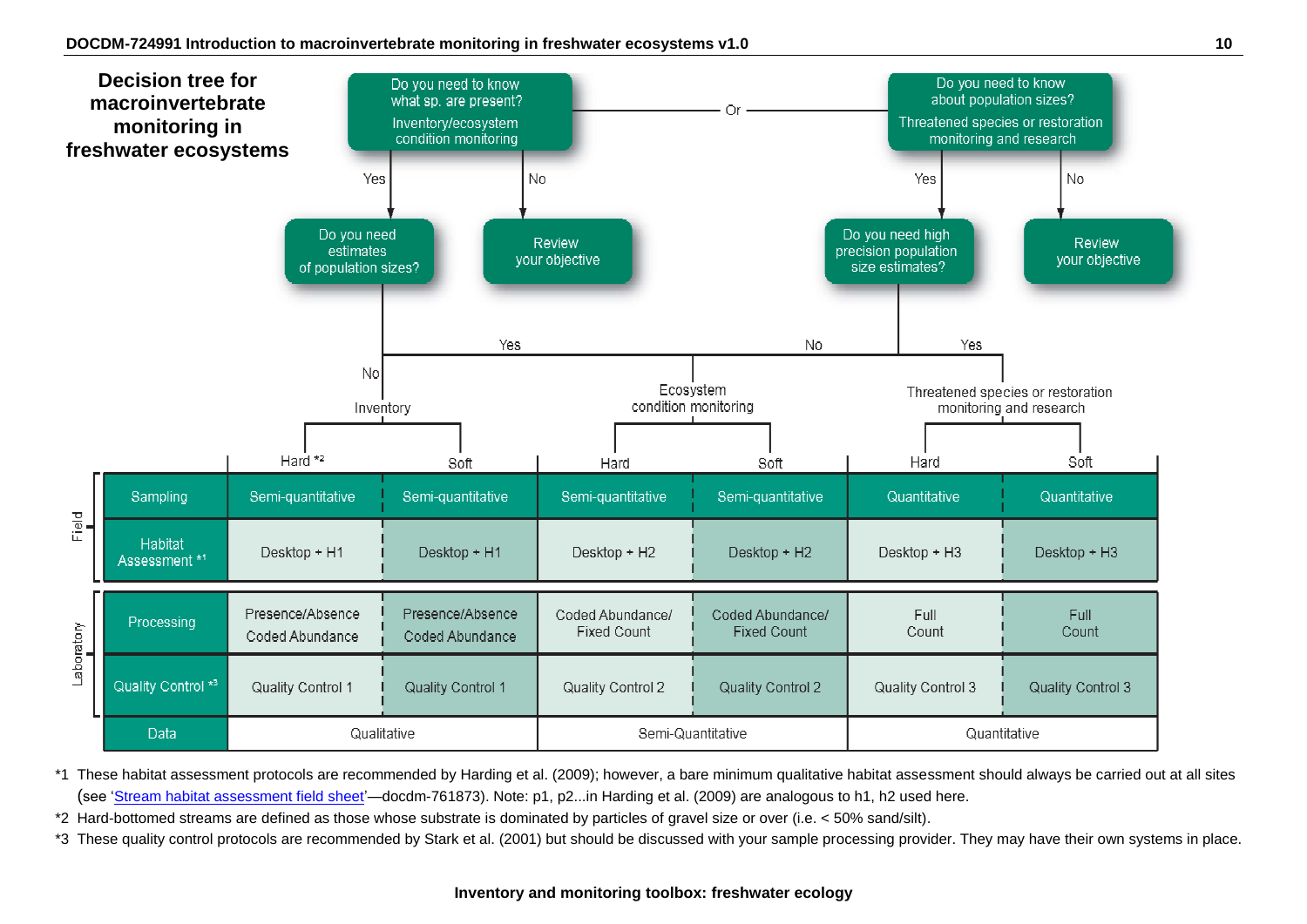# <span id="page-10-0"></span>References

- Boothroyd, I.K.G.; Stark, J.D. 2000: Use of invertebrates in monitoring. Pp. 344–373 in Collier, K.J.; Winterbourn, M.J. (Eds): New Zealand stream invertebrates: ecology and implications for management. New Zealand Limnological Society, Christchurch.
- Harding, J.S.; Clapcott, J.; Quinn, J.; Hayes, J.; Joy, M.; Storey, R.; Greig, H.; Hay, J.; James, T.; Beech, M.; Ozane, R.; Meredith, A.; Boothroyd, I. 2009: Stream habitat assessment protocols for wadeable rivers and streams of New Zealand. University of Canterbury, Christchurch. [http://www.cawthron.org.nz/coastal-freshwater-resources/downloads/stream-habitat](http://www.cawthron.org.nz/coastal-freshwater-resources/downloads/stream-habitat-assessment-protocols.pdf)[assessment-protocols.pdf](http://www.cawthron.org.nz/coastal-freshwater-resources/downloads/stream-habitat-assessment-protocols.pdf)
- Schallenberg, M.; Kelly, D.; Clapcott, J.; Death, R.; MacNeil, C.; Young, R.; Sorrell, B.; Scarsbrook, M. 2011. Approaches to assessing ecological integrity of New Zealand freshwaters. *Science for Conservation 307*. 84 p.
- Stark, J.D.; Boothroyd, I.K.G.; Harding, J.S.; Maxted, J.R.; Scarsbrook, M.R. 2001: Protocols for sampling macroinvertebrates in wadeable streams. *New Zealand Macroinvertebrate Working Group Report No. 1*. Prepared for the Ministry for the Environment. Sustainable Management Fund Project No. 5103. [http://www.cawthron.org.nz/coastal-freshwater](http://www.cawthron.org.nz/coastal-freshwater-resources/downloads/protocols-full-manual.pdf)[resources/downloads/protocols-full-manual.pdf](http://www.cawthron.org.nz/coastal-freshwater-resources/downloads/protocols-full-manual.pdf)
- Towns, D.R. 1985: Life history patterns and their influence on monitoring invertebrate communities. Pp. 225–240 in Pridmore, R.D.; Cooper, A.B. (Eds): Biological monitoring of freshwaters: proceedings of a seminar. *Water and Soil Miscellaneous Publication 83*. National Water and Soil Conservation Authority, Wellington.
- Winterbourn, M.J. 1985: Sampling stream invertebrates. Pp. 241–258 in Pridmore, R.D.; Cooper, A.B. (Eds): Biological monitoring of freshwaters: proceedings of a seminar. *Water and Soil Miscellaneous Publication 83*. National Water and Soil Conservation Authority, Wellington.
- Winterbourn, M.J. 2000: The New Zealand stream invertebrates: an overview. Pp. 11–29 in Collier, K.J.; Winterbourn, M.J. (Eds): New Zaeland stream invertebrates: ecology and implications for management. New Zealand Limnological Society, Christchurch.
- Winterbourn, M.J.; Rounick, J.S.; Cowie, B. 1981: Are New Zealand stream ecosystems really different? *New Zealand Journal of Marine and Freshwater Research 15*: 321–328.